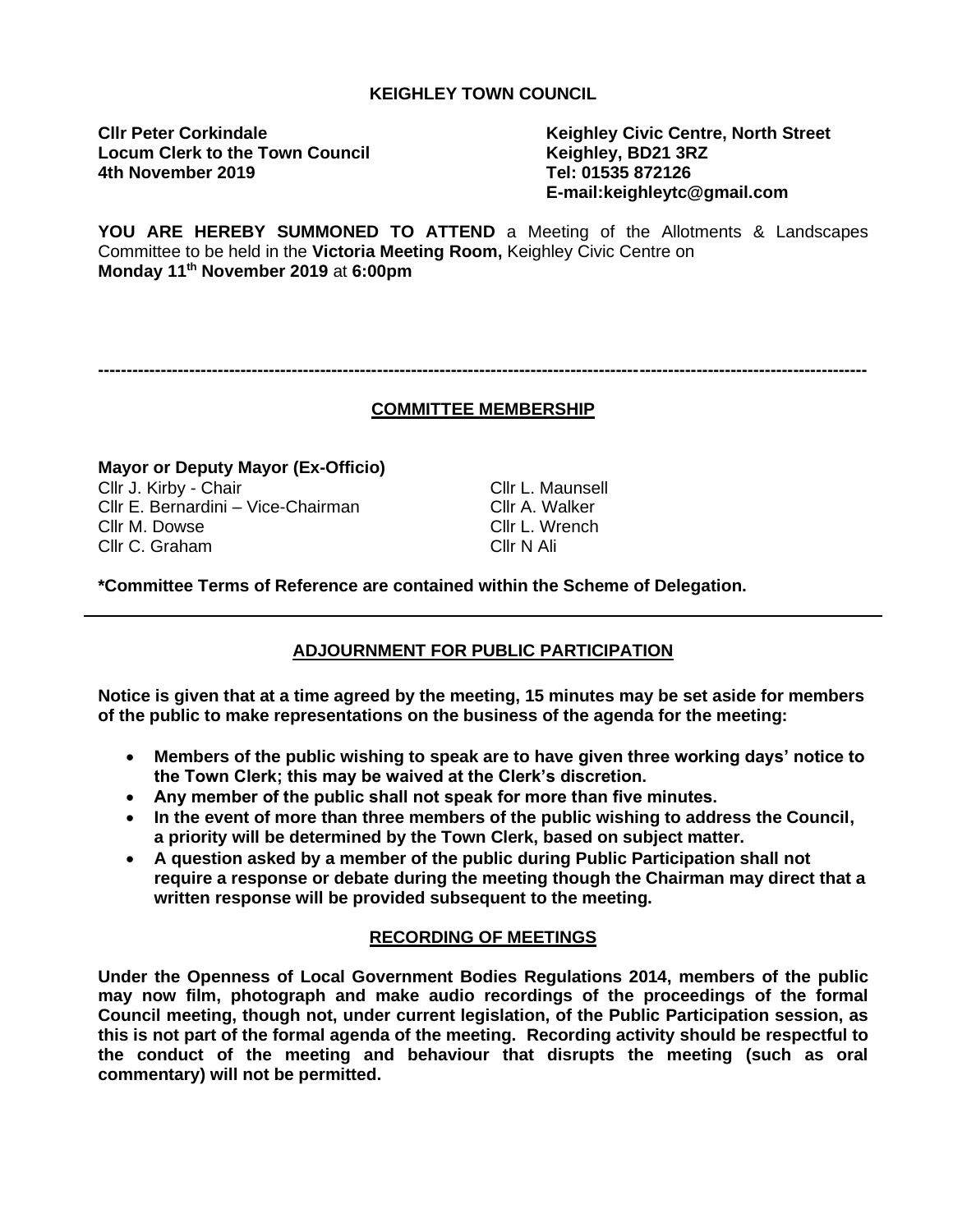## **AGENDA**

## **1. Fire safety Announcement**

# **2. Apologies for absence**

Members are asked to receive and approve apologies for absence for this meeting.

# **3. Declarations of Interest**

To receive declarations of interest under consideration on this agenda in accordance with the Localism Act 2011 s32 and The relevant Authorities (Disclosable Pecuniary Interests) Regulations 2012.

Members are reminded that should you declare a pecuniary interest at a meeting, it is your responsibility to inform the Monitoring Officer.

- i) Declarations of Interest from Members
- ii) Declarations of Interest from Officers

# **4. Public Question Time and Participation**

Members of the public are advised that they are welcome to ask questions about items on the Agenda. It is not always possible to give a verbal response at the meeting and questions may receive a written reply. No resolution can be made under this item.

Questions should relate to matters of Town Council policy or practice and not relate to the individual affairs of either the questioner or any other named person.

## **5. Minutes**

Members are asked to approve the minutes of the ex-ordinary meeting of the Allotments and Landscapes Committee held on Monday 9<sup>th</sup> September 2019.

Copy attached

## **6. Allotments and Landscapes Matters**

Members are asked to note the following and make decisions where required. Allotment and Landscapes officer's report Copy attached Copy attached

- a. To confirm the continued membership of the National Allotment Society at a cost of. **£55 + VAT**
- b. To agree a pesticide training course for the Allotments Officer that will enable him to treat and eradicate Japanese Knotweed and other invasive weeds on Council Land. The cost for this is **£510** no VAT for 2 day course + assessment.
- c. Fixed price for cenotaph cleaning, **£4800, including VAT** for the next 3 years which needs to be added to the budget if agreed. Purchase order given.